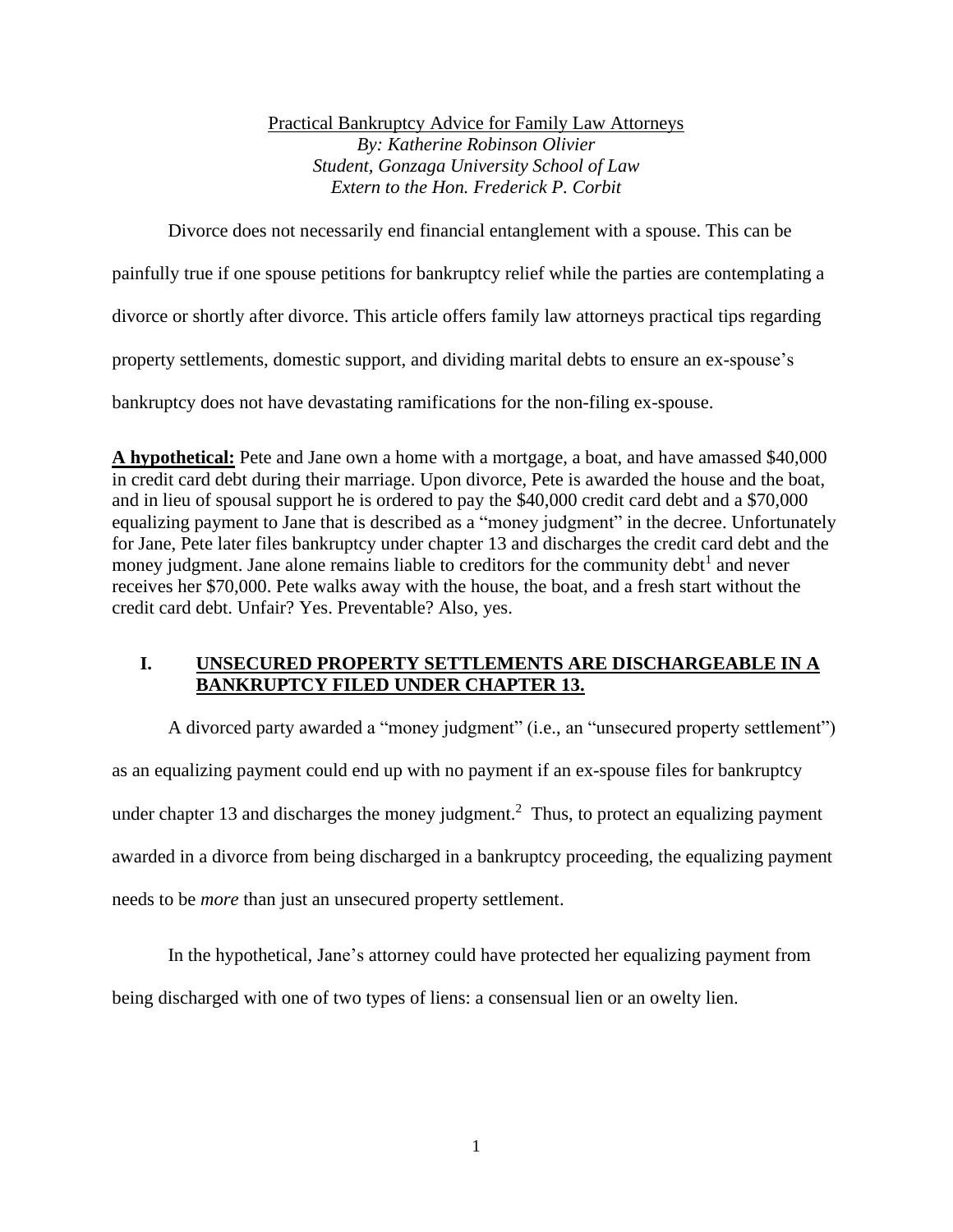### **Practice Tip: Secure equalizing payments with a consensual lien on real property contemporaneously with the entry of the divorce decree.**

One way to ensure an equalizing payment is shielded from an ex-spouse's bankruptcy is to secure the payment with a *consensual lien* on real property contemporaneously with the divorce decree. In bankruptcy cases, some liens can be "avoided" by the court on a debtor's motion to eliminate a lien on their home if certain factors are met. One such factor is that the lien must be a "judicial" lien.<sup>3</sup> Judicial liens are defined as a "lien obtained by judgment, levy, sequestration, or other legal or equitable process or proceeding."<sup>4</sup>

In a recent case decided by the Bankruptcy Court for the Eastern District of Washington, the debtor ex-husband attempted to avoid a \$20,000 equalizing payment awarded to his ex-wife in the divorce decree. However, the ex-wife's equalizing payment was secured by a consensual lien with a deed of trust.<sup>5</sup> The bankruptcy court held that the ex-wife's consensual lien could not be avoided because it was not a "judicial" lien.<sup>6</sup> Thus, consensual liens must be paid, even after a bankruptcy discharge.

In the hypothetical with Pete and Jane, Jane's equalizing payment would have survived Pete's bankruptcy discharge if contemporaneously with the entry of the divorce decree, she secured her payment with a consensual lien on the home. Washington consensual liens against real property are easily created and perfected by having the grantor sign a deed of trust in front of a notary and then recording the deed of trust in the county where the property is located.<sup>7</sup> A consensual lien would have been a simple and effective mechanism to secure Jane's equalizing payment.

2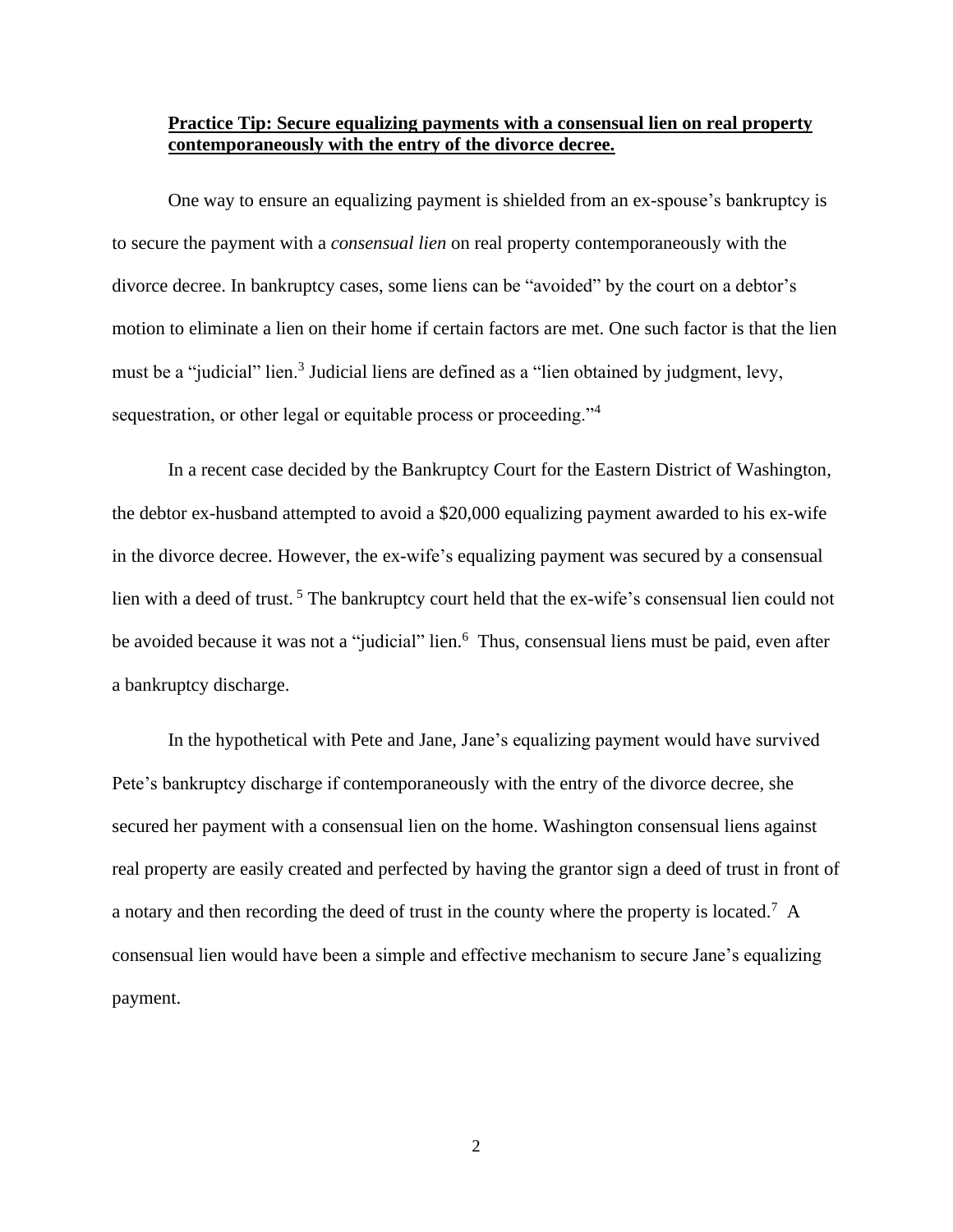### **Practice Tip: Include specific language in the decree that states the property is awarded** *subject to a lien* **held by the other party.**

An alternative to a consensual lien is an owelty lien, which is a "sum of money paid in the case of partition of unequal proportions for the purpose of equalizing the portions." <sup>8</sup> An owelty lien generally cannot be discharged or avoided by a debtor in bankruptcy as long as it is "granted as compensation for an interest in real property that is transferred, or which the divorce court refers to as a lien against specific property."<sup>9</sup> An owelty lien automatically attaches to all of the debtor's real property in the same county where the judgment is entered.<sup>10</sup> However, if the divorce decree is entered in a county other than where the real property is located, counsel must remember to record the judgment in the county where the property is located.<sup>11</sup>

For a debtor to avoid a property lien, a debtor must have an interest in the property prior to the fixing of the lien.<sup>12</sup> A mere community property interest in real property prior to the fixing of a lien will not meet this requirement. Bankruptcy courts have held that when a divorce decree awards the community property home to one spouse, subject to the lien of the other spouse, the decree awards a fee simple interest to one spouse and *simultaneously* grants the lien to the other spouse.<sup>13</sup> Thus, owelty liens are not avoidable in bankruptcy proceedings.

For an owelty lien to be effective, however, the lien should not be described in a divorce decree or settlement document as merely as a "money judgment." For example, Pete and Jane's problematic divorce decree might have read as follows: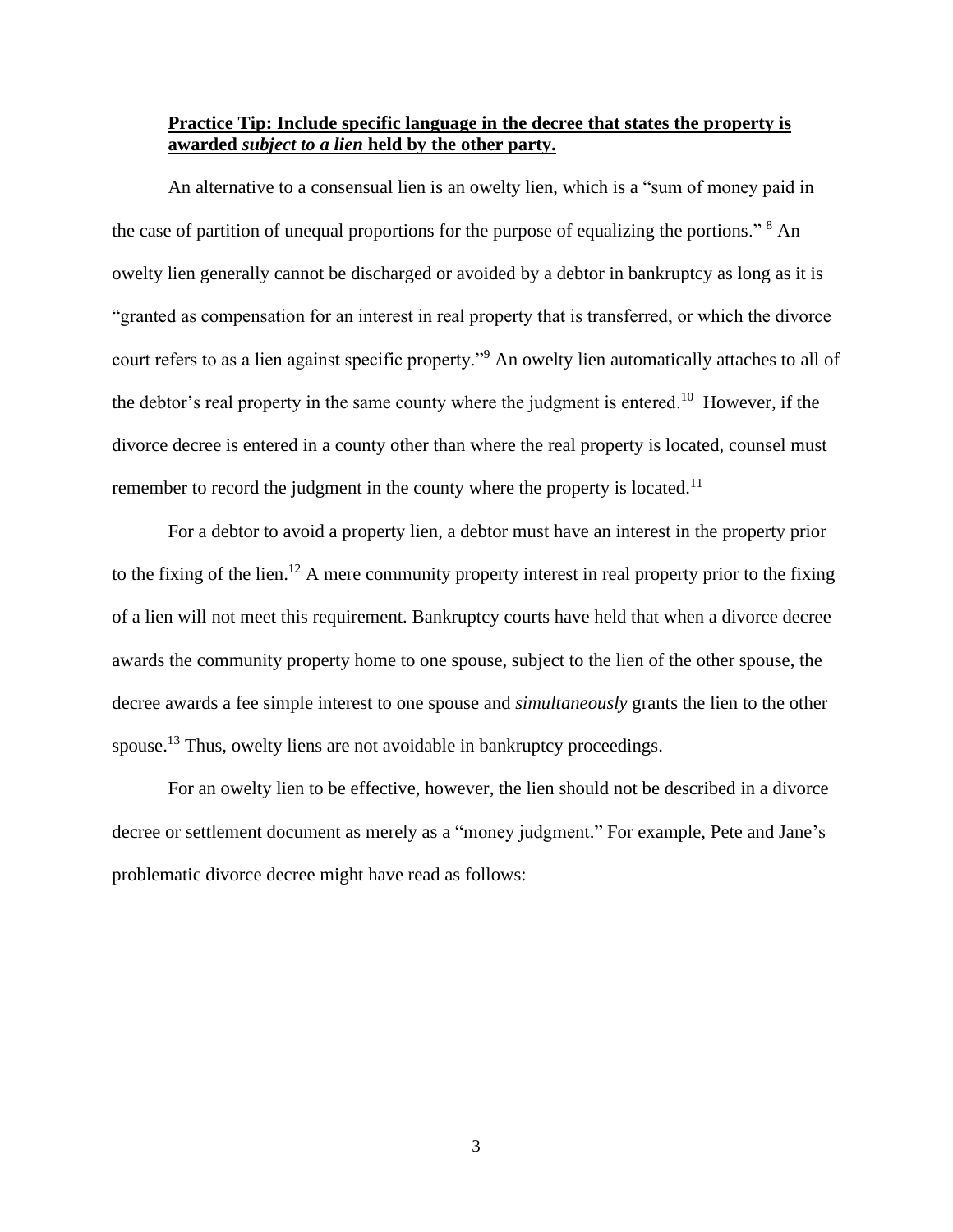

This decree awards the marital home to Pete. It also requires Pete to refinance and pay a money judgment to Jane. The decree does not, however, *specifically* grant the property to Pete *subject to a lien*. The decree language is not clear whether this is an owelty lien or an unsecured property settlement. The consequences of not having a clearly established owelty lien could mean Jane must file a lawsuit in bankruptcy court and participate in a trial to determine if Pete's bankruptcy discharges his obligation to pay the money judgment to Jane. Clear language such as "The Real Property is awarded to Pete, subject to a lien held by Jane in the amount of \$70,000" could help the bankruptcy court determine, without a trial, that Jane has a nondischargeable lien on the property.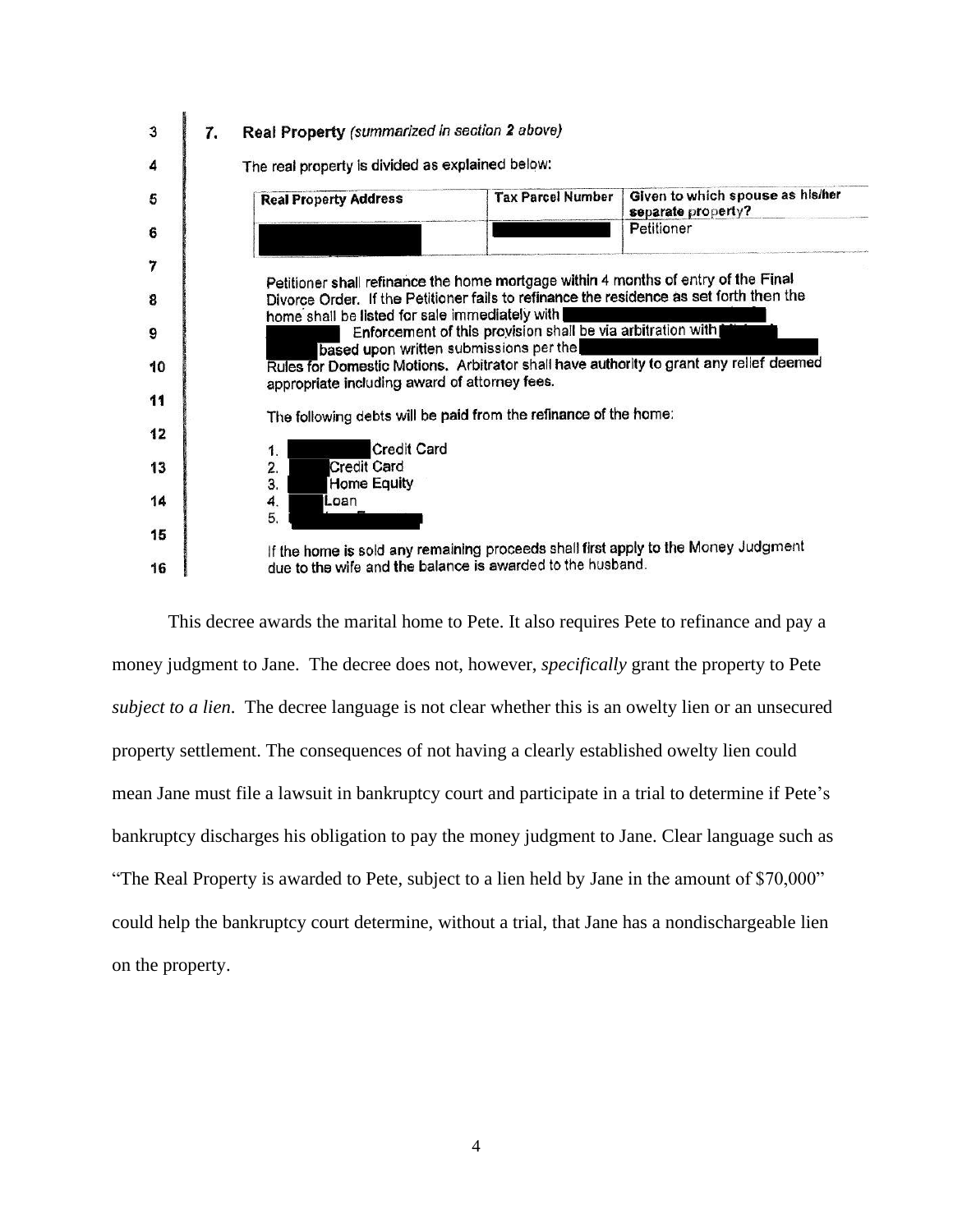# **II. DOMESTIC SUPPORT OBLIGATIONS ARE NONDISCHAREGABLE FOR DEBTORS FILING UNDER ANY CHAPTER OF THE BANKRUPTCY CODE.**

It is imperative that domestic support obligations ("DSOs") are structured properly so as not to be mistaken for unsecured property settlements dischargeable in a chapter 13 bankruptcy.<sup>14</sup>

## **Practice tip: If a spouse is awarded financial support, the support should be structured in incremental payments over time that terminate upon the recipient's death or remarriage.**

DSOs consist of debts "owed to a debtor's child or former spouse in the nature of alimony, maintenance, or support, arising out of a court order."<sup>15</sup> While that definition appears straightforward, whether an obligation is a DSO is a fact-driven analysis. In the Ninth Circuit, "[i]n determining whether an obligation is intended for support [and thus is not dischargeable], the [bankruptcy] court must look beyond the language of the decree to the intent of the parties and to the substance of the obligation."<sup>16</sup> The bankruptcy court's analysis focuses on the *intent* of the parties and whether the spouse arguing for a DSO actually "*needs support*."<sup>17</sup> In determining if a spouse "needs support," the court examines several factors including: the existence of minor children, an imbalance of incomes between the ex-spouses, the nature and duration of the proposed obligation, and the terms related to the termination on remarriage or death.<sup>18</sup>

Bankruptcy courts have held that lump sum payments that do not terminate upon the death or remarriage of the recipient are not need-based, and thus are dischargeable because such payments are more akin to property settlements rather than support.<sup>19</sup> However, support paid in incremental payments over time and that terminates upon the death or remarriage of the recipient is less likely to be discharged as an unsecured property settlement. It may be advisable to secure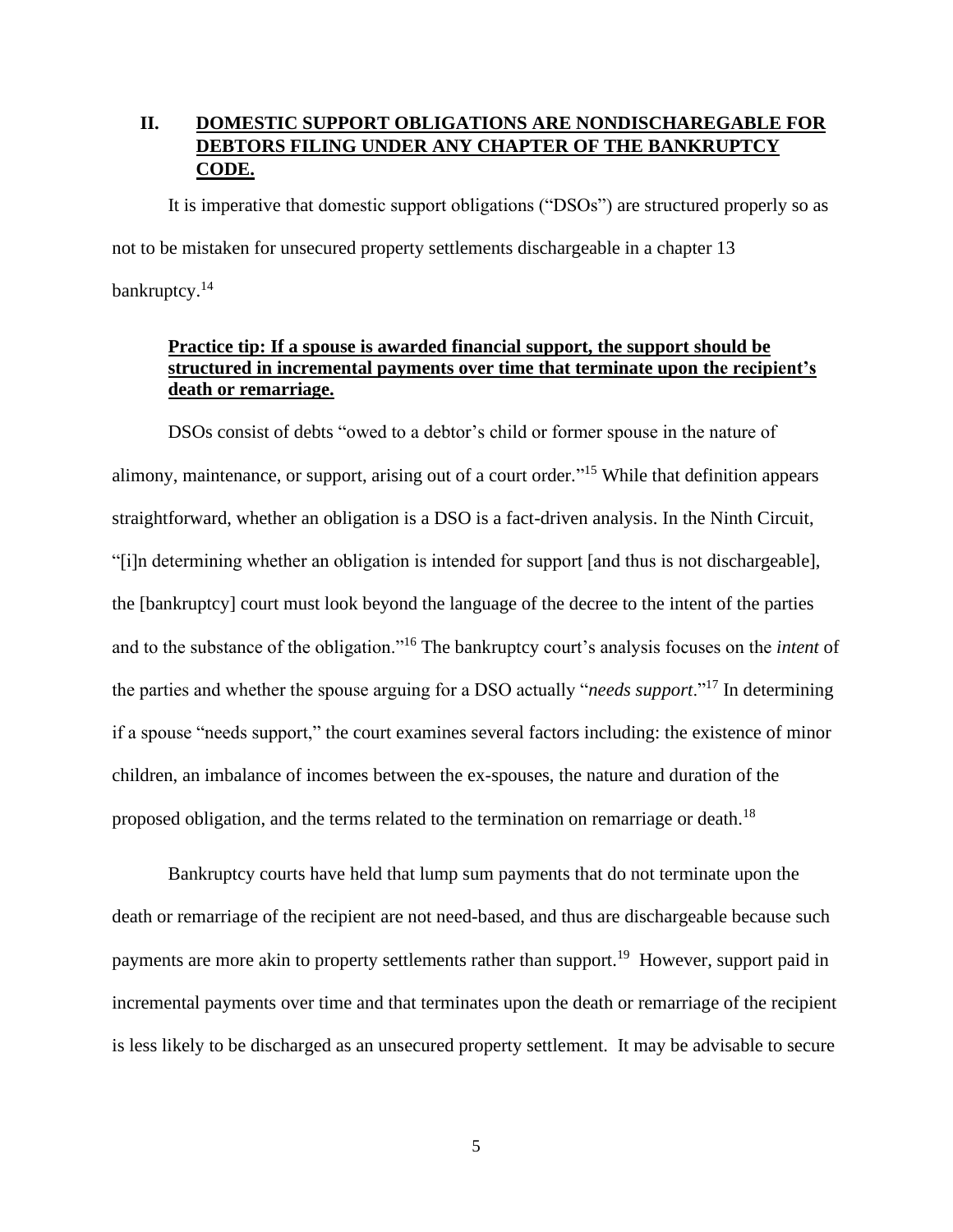the obligation by a deed of trust against the obligor's real property to eliminate the risk of a court finding the obligation is not a DSO.

Because Pete owes \$70,000 to Jane regardless of need, and the obligation does not terminate upon her remarriage or death, she faces an expensive and uphill legal battle in the bankruptcy court to determine if the money owed to her is a nondischargeable DSO, or merely a dischargeable unsecured property settlement.

## **III. MARITAL DEBTS ASSIGNED TO ONE SPOUSE IN A DIVORCE GENERALLY ARE DISCHARGEABLE IN A BANKRUPTCY FILED UNDER CHAPTER 13.**

Understanding how bankruptcy courts treat the division of marital debts in a divorce is crucial for family law attorneys. Debts assigned to one spouse in a divorce are nondischargeable under chapter 7 because chapter 7 exempts from discharge debts incurred as "part of a dissolution judgment."<sup>20</sup> This exception does not apply to chapter 13, which provides those debts may be discharged. 21

### **Practice Tip: Expressly state in the decree/settlement that the parties intend the assignment of the marital debts to function as a Domestic Support Obligation.**

One strategy to prevent an ex-spouse from discharging the marital debt is to include specific language in the divorce decree or settlement that indicates the assignment of that debt is intended to function as a nondischargeable DSO. Although not technically "owing to a former spouse," marital debts assigned to one spouse can, in limited circumstances, be treated as a DSO by the bankruptcy court.<sup>22</sup> However, the bankruptcy court still examines the intent of the parties and the recipient's "need" for support in deciding if an assigned debt should be treated as a  $DSO.<sup>23</sup>$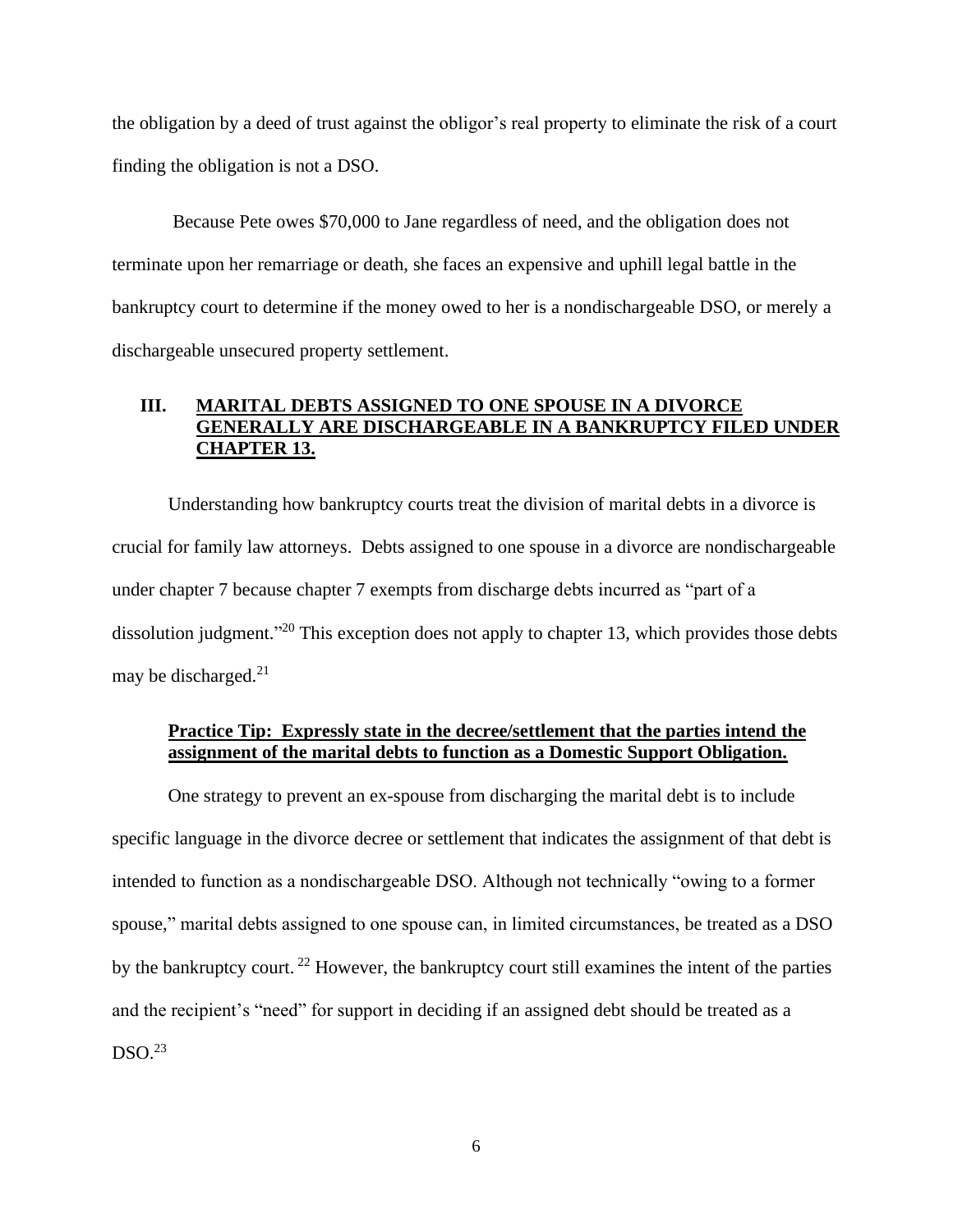Problems arise when divorce decrees state that "no support is awarded" (typically because the parties have not arranged for traditional support payments), but the parties intended the assignment of community debt to one spouse to function as support. Contradictory language in the decree can create ambiguity about the parties' intent and this ambiguity becomes a hurdle for the party insisting on payment.<sup>24</sup> To avoid ambiguity, the decree should include consistent, express language about the parties' intent. Additionally, hold harmless language should be included to further evidence the parties' intent to treat the assignment of the debt as a DSO. Hold harmless language can show that the parties intended to create an obligation "owing to the spouse" rather than the creditor. $25$ 

For Pete and Jane, rather than stating "no support is awarded," the decree should have included a provision that stated: "Support is awarded and will be paid in the following form: Pete will pay debts [list of debts.]"

#### **Practice Tip: Negotiate settlement terms with the risk of discharge in mind.**

Decree language indicating the divorcing parties' intent is not a fail-safe. Despite careful drafting, a bankruptcy court could find that the assignment of marital debts in a divorce is not a DSO, particularly if the facts suggest the recipient was not in "need." Thus, the risk remains that the bankruptcy filing ex-spouse could discharge the marital debts, rendering the obligations in the decree nothing more than hollow promises.

In our example, Jane agreed to allow Pete to keep the boat in exchange for Pete assuming the credit card debt. Pete was able to discharge the debt and keep the boat, leaving Jane saddled with the debt, and up the river without even a paddle!

7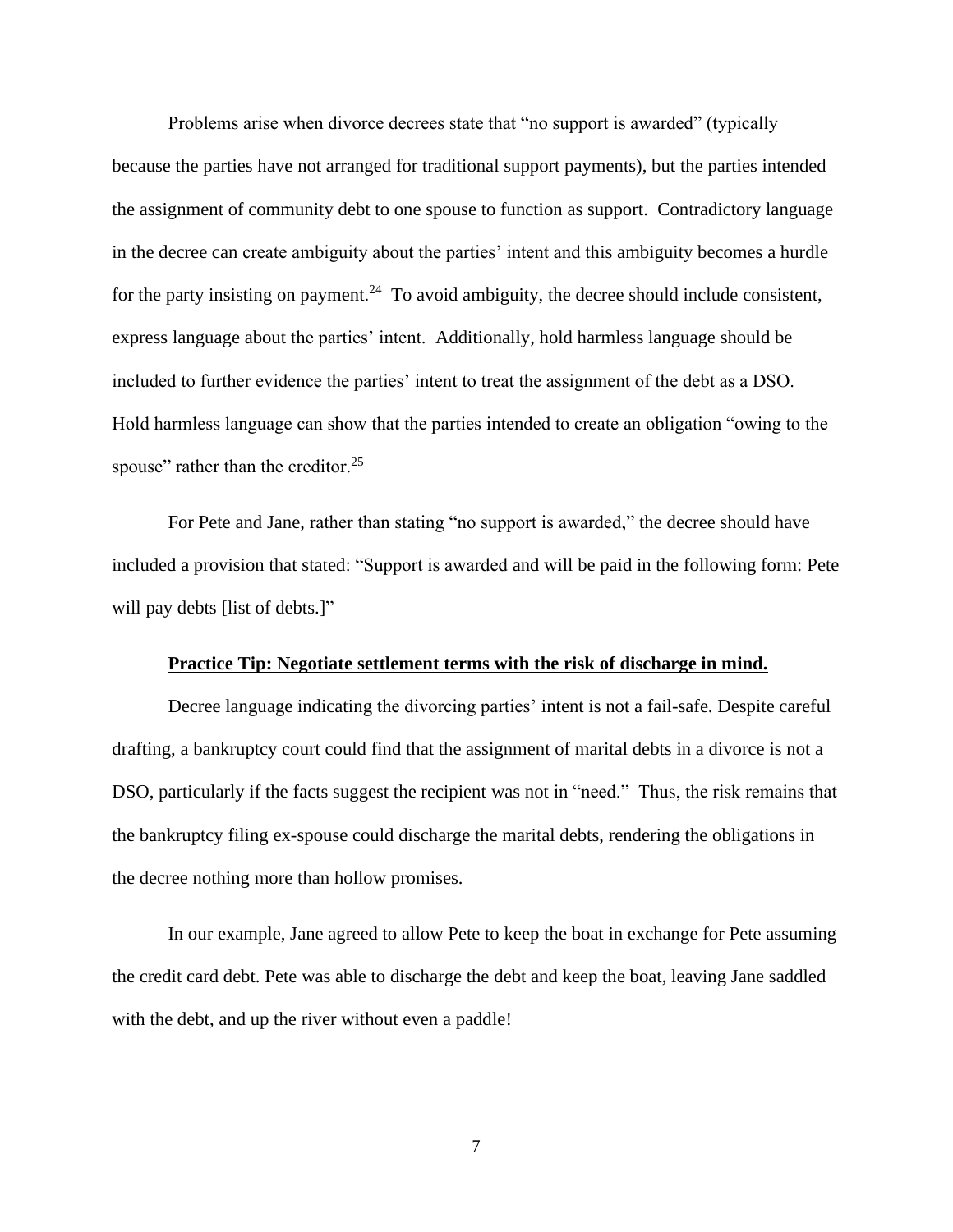#### **The Bottom Line**

Family law attorneys must carefully draft divorce decrees to protect a client's equalizing payment and support payments from bankruptcy discharge. Equalizing payments should be secured with a consensual lien on real property contemporaneously with the entry of the divorce decree. Additionally, the decree should contain specific language stating that the property is awarded subject to a lien held by the other party. Domestic support should be paid in incremental payments over time that terminate upon the recipient's death or remarriage. Further, if the parties intend the assignment of a debt to function as support, the decree should clearly articulate that intent. Family law attorneys should also be mindful that a bankruptcy filing by a client's exspouse could force their own client to consider bankruptcy. Consequently, family law attorneys should have some understanding of bankruptcy law or should consider associating with an attorney who regularly practices bankruptcy law. These practical tips could prevent some of the devastation that results when an ex-spouse files for bankruptcy.

<sup>14</sup> 11 U.S.C. § 324; 11 U.S.C. § 1328(a).

<sup>&</sup>lt;sup>1</sup> An ex-spouse in Washington is liable for community debt. Chapter 26.16 RCW.

<sup>2</sup> 11 U.S.C. § 1328(a).

 $3$  11 U.S.C. § 522(f)(1)(A).

<sup>4</sup> 11 U.S.C. § 101(36).

<sup>5</sup> *In re Huff*, No. 18-01665-FPC13, 2019 WL 856257, at \*2 (Bankr. E.D. Wash. Jan. 29, 2019).

<sup>6</sup> *Id*.

<sup>7</sup> RCW 61.04.01 and 65.08.070.

<sup>8</sup> *Hartley v. Liberty Park Assocs.,* 54 Wash. App. 434, 438, 774 P.2d 40, 42 (1989).

<sup>9</sup> *In re Emery*, No. 15-41333-BDL, 2016 WL 7383720, at \*2 (Bankr. W.D. Wash. Dec. 20, 2016) (citing RCW 4.56.190).

<sup>&</sup>lt;sup>10</sup> "[I]t is settled that a debtor cannot use  $\S 522(f)(1)$  to avoid a lien on an interest acquired after the lien attached." *Farrey v. Sanderfoot,* 500 U.S. 291, 299 (1991).

<sup>&</sup>lt;sup>11</sup> RCW 6.13.090.

 $12$  11 U.S.C. § 522(f)(1).

<sup>13</sup> *Huff*, 2019 WL 856257, at \*2, (citing *In re Catli*, 999 F.2d 1405, 1408 (9th Cir. 1993)).

 $15$  11 U.S.C. §101(14)(C).

<sup>16</sup> *Shaver v. Shaver*, 736 F.2d 1314, 1316 (9th Cir. 1984).

<sup>17</sup> *Id.*

<sup>18</sup> *Id.*

<sup>&</sup>lt;sup>19</sup> *In re Gaetaniello*, 496 B.R. 238, 242 (Bankr. M.D. Fla. 2013) (holding that a lump payment of \$53,274 owing to spouse pursuant to a divorce decree was not intended to be a DSO, as the spouse had no need for support, but was